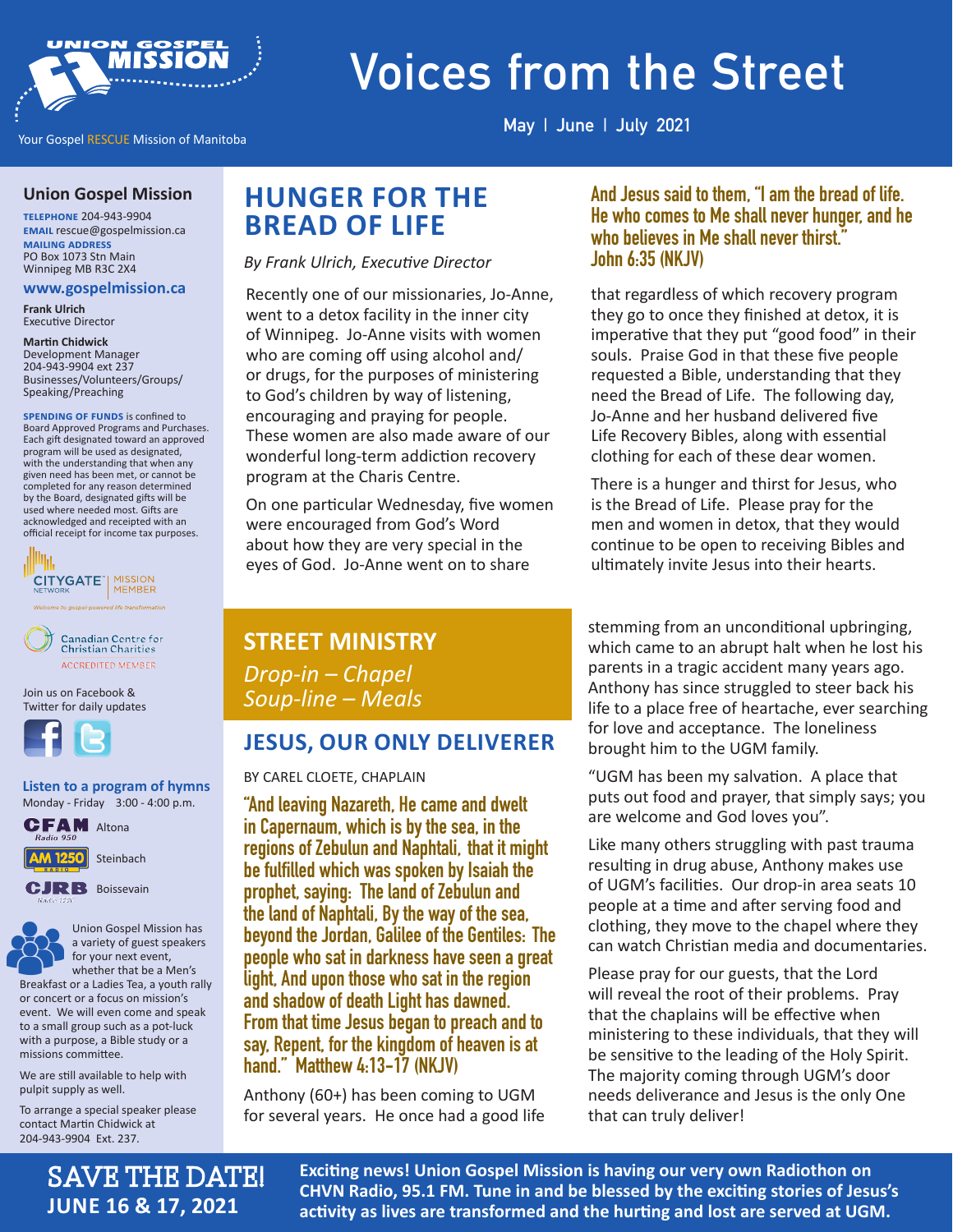

## **FAMILY MINISTRY** *Family Life Centre*

#### **A CHALLENGING YEAR**

BY MARLENE WIEBE, WOMEN'S MINISTRY

It's been a year since the government announced a pandemic. This is how Family Life Centre journeyed through:

• March 2020 brought challenging changes as the number of women we could have in our facility were reduced and we needed to be six feet apart.

• Tuesday and Thursday Bible studies continued and we gained a volunteer Bible teacher. It was very good to be part of each other's lives twice a week, sharing God's Word and praying. One of the women graduated from Faith Learning Centre Adult Education Program and we were able to bless her with a little celebration party in July.

• Wednesday Ladies Day saw greater changes - we shared the Word of God while women and men were fed a warm meal.

• In June 2020, government restrictions lifted a bit. Bible study and chapel resumed on Wednesday and our numbers grew. We could again bless our guests with food, fellowship and clothing.

• Government lockdown in November was challenging - no church services. Wednesdays we were able to feed our guests food and the Word of God

at the same time. We brought in TV trays to social distance (as you can see in the picture).

• We discovered we could still support our guests through an Addiction Recovery Support Program. This drew some ladies that had not been to our programming previously and we came alongside them with the Word of God and prayer.

• Our emergency food program continued to provide food for the hungry. God blessed us with an abundance of food to bless the community. In each food hamper we put a portion of the Word of God and we pray God will use it to speak to hearts.

As the song says, "His truth is marching on."

**"It is written, 'Man shall not live by bread alone, but by every word that proceeds from the mouth of God.'" Matthew 4:4 (NKJV)**

# **ADULT EDUCATION** *Faith Learning Centre*

#### **THE KNOWLEDGE OF THE LORD**

BY NELSON GONZALEZ, PRINCIPAL

**"The fear of the Lord is the beginning of knowledge; but fools despise wisdom and instruction." Proverbs 1:7 (NKJV)** 

Being a Christian school has its advantages and disadvantages; one disadvantage is that mainstream general curricula takes precedence and therefore competes with the teachings of the Bible. With most expectation added to prepare individuals for the  $21<sup>st</sup>$  century, it may seem that Christian essential knowledge is less relevant. However, even if we cannot share the gospel the same way because of COVID-19 in relation to daily Bible instruction, God continues to honour what we are doing. As a result, a high number of students have come to the saving grace of Jesus Christ and have given their lives to Him in 2021.

We pray that these decisions were done sincerely on their part as these adults said the sinner's prayer at the moment of salvation. God's grace to save also extended to other individuals outside the Faith Learning Centre, where five people came to the Lord. We give the glory to God for what He is doing in the midst of us.

Please continue to hold us up in prayer, as we could not be here without them. Your prayers have a lot do to with many people coming to the Lord.

**WOMEN'S ADDICTIONS** *BREATHE & HEART Recovery Program Charis Centre*

#### **A GOD WHO DOESN'T RUN FROM THE MESS**

BY LORIANN TULK, CHARIS CENTRE MANAGER

On International Women's Day, we at Charis decided to do a special devotional time with our residents. We took various women in the Bible who Jesus used to help in His ministry. Two of these were; the Samaritan woman at the well and Mary Magdalene. What do these women have in common? They both had what we would consider messy lives; yet God used them to fulfill His purpose.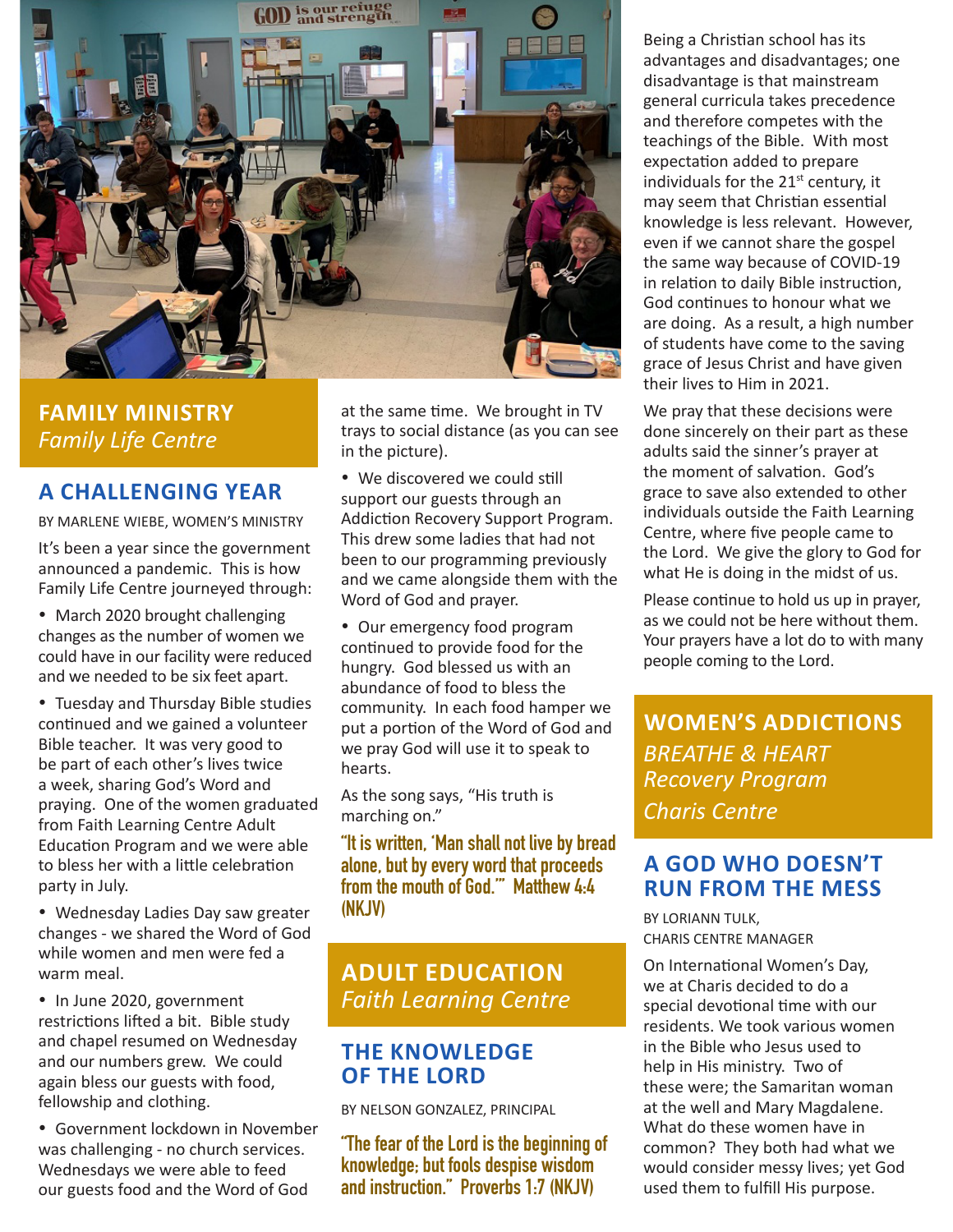What is the second thing they had in common? Neither of them questioned what God had done for them. Rather they responded with thankfulness in response to what they knew Jesus had done for them and who He was in their lives.

Mary, we know, anoints Jesus with a very expensive perfume. John tells us that she anointed Jesus' feet and then wiped his feet with her hair. This act of Mary showed such great love and admiration for her Lord. Jesus stated in Matthew 26:13, "Assuredly, I say to you, wherever this gospel is preached in the whole world, what this woman has done will also be told as a memorial to her." When I read this passage, it causes me to reflect on the relationship that Mary had with Jesus. I believe that this genuine love and admiration came from her experience with Jesus. She knew without a doubt the radical change that a relationship with Jesus had on her life.

The Samaritan woman at the well is the first to begin to proclaim Jesus as the Messiah. Jesus tells her all of her sins and then offers her living water. She runs back to town not being able to contain her excitement that she had just met the Messiah and He knows all about her life. Notice how she did not go back and get her life organized before doing what Jesus asked of her? She did not let the opinions of others stop her from proclaiming the great news of the Messiah. She knew that she had been forgiven because Jesus said she had. Again, another story of this woman's experience with Jesus that caused her to know without a doubt that it was His opinion of her that mattered. Not the people in her town who were very familiar with her sins.

As Christians who are raised in the Church, we so often think that we need to look perfect in everyone else's eyes in order to do what God has called us to do. I personally struggled with this for a long time. Feeling that I wasn't "good" enough to be in ministry, I defined myself by my

past and limited God's grace in my life. Since coming to Charis Centre, the residents have taught me not to limit God's grace. After all, this is not what God wants for us and by doing this, we are stopping His work that He wants to do through us. Every day I see our ladies, who also have "messy lives" develop a stronger relationship with Jesus and like the Samaritan woman and Mary Magdalene, they know the amazing transformation that Jesus makes in their lives. They do not hesitate to let Jesus work through them to proclaim who He is to them.

I thank God for the amazing women that He has brought into my life to teach me about His love and Grace! I too, like the Samaritan woman, Mary Magdalene and our residents can assuredly proclaim that what Jesus says is true, "My grace is sufficient for you, for My strength is made perfect in weakness."

#### **"And He said to me, "My grace is sufficient for you, for My strength is made perfect in weakness." Therefore most gladly I will rather boast in my infirmities, that the power of Christ may rest upon me." 2 Corinthians 12:9 (NKJV)**

**CHERISH CHARIS: \$100/MONTH OR \$1200/YEAR**

#### **MEN'S ADDICTIONS** *New Life in Christ Recovery Program*

### **RECEIVING THE PEACE OF JESUS**

BY MARK KELM, SENIOR CHAPLAIN

When Randy first came into the men's recovery program, he did not trust anyone, including God. He was mad at the world for how his life had been difficult. There were many counselling sessions with chaplains and a few setbacks, but the Lord Jesus Christ would not give up on him. There were many issues and wounds that only Christ could settle. But the road to recovery from addiction and pain had begun.

Randy found that what Jesus said in Matthew 11:29 was true where He said, "Take my yoke upon you and learn from Me, for I am gentle and lowly in heart, and you will find rest for your souls." Randy learned that he could trust Jesus and that he was learning to accept the love and forgiveness from Christ that he needed for peace in his own soul. Today, Randy is in a much different place in his life. It is all due to giving his life over to Christ and letting Him bring the healing to his heart and soul that he so desperately needed. Praise God that Christ can heal the deepest wounds and bring peace where there once was so much turmoil.

#### **"Peace I leave with you, My peace I give to you." John 14:27 (NKJV)**

**NEW LIFE IN CHRIST: \$100/MONTH OR \$1200/YEAR**

# **CHILDREN & YOUTH** *Family Life Centre*

## **A LOST LITTLE BOY**

BY RON ALBO, CHILDREN'S MINISTRY

Let me tell you about an eight year-old boy who comes almost every day to the Kid's Club. For confidentiality purposes, I'll refer to him simply as "Dylan." Dylan is eight years old and very undisciplined. By his behavior, I'm surmising that Dylan doesn't get the type of love and attention at home that every child desperately needs.

Dylan does not play well with the other kids. He gets angry quickly and is prone to want to punch the other children. When he's angry he uses vile language. Often, the other boys shun him. They try to get away from playing with him, but he follows them around and almost forces himself on them. He wants to fit in so much, but does not know how to go about it. He doesn't realize his behavior turns other kids against him. He's been suspended from participation in the Kid's Club on several occasions. However, he likes it here and hangs around outside of the building, even if he can't join in.